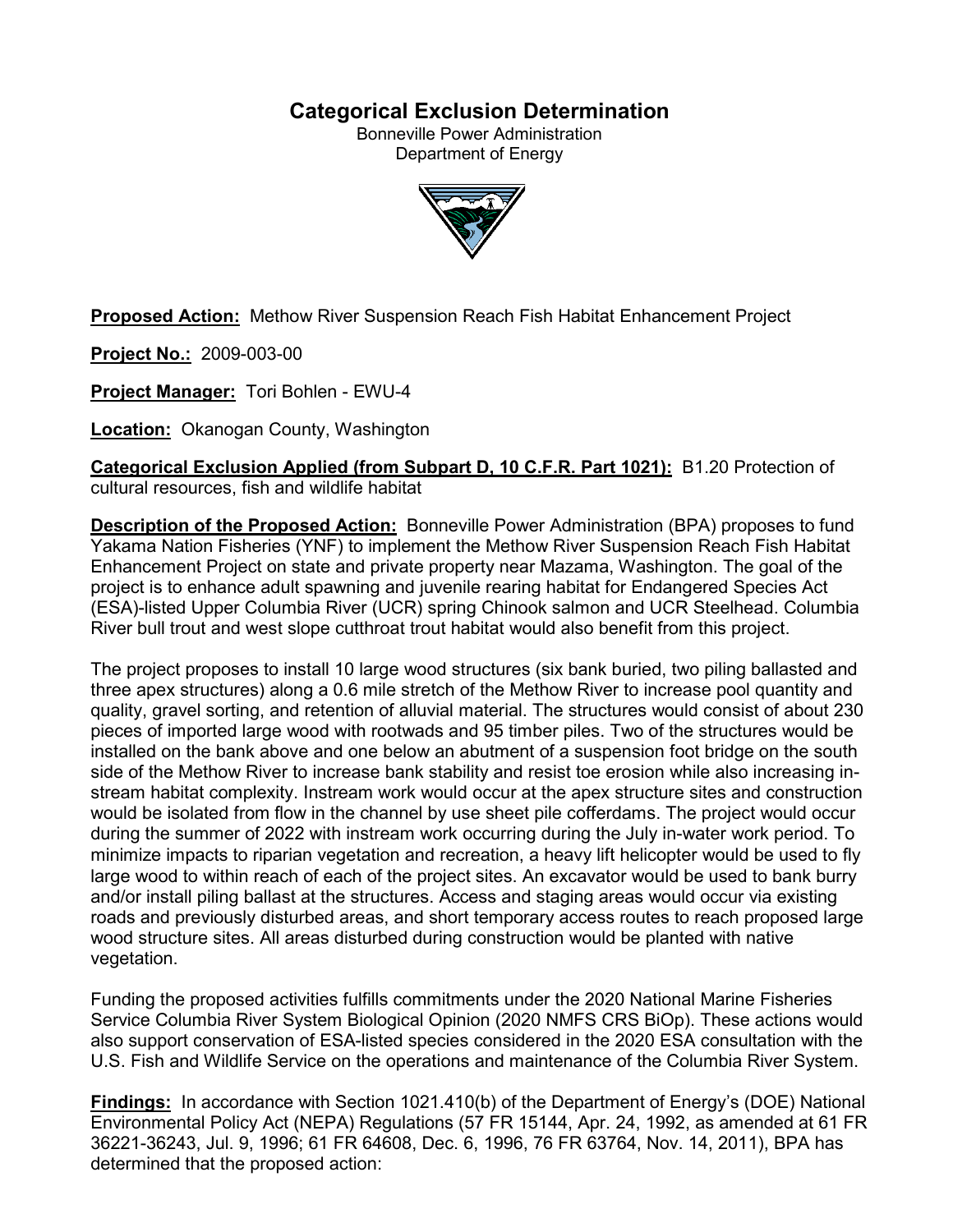- 1) fits within a class of actions listed in Appendix B of 10 CFR 1021, Subpart D (see attached Environmental Checklist);
- 2) does not present any extraordinary circumstances that may affect the significance of the environmental effects of the proposal; and
- 3) has not been segmented to meet the definition of a categorical exclusion.

Based on these determinations, BPA finds that the proposed action is categorically excluded from further NEPA review.

*/s/Brenda Aguirre* Brenda Aguirre Environmental Protection Specialist

Concur:

*/s/ Katey C. Grange April 12, 2022* Katey C. Grange Date NEPA Compliance Officer

Attachment(s): Environmental Checklist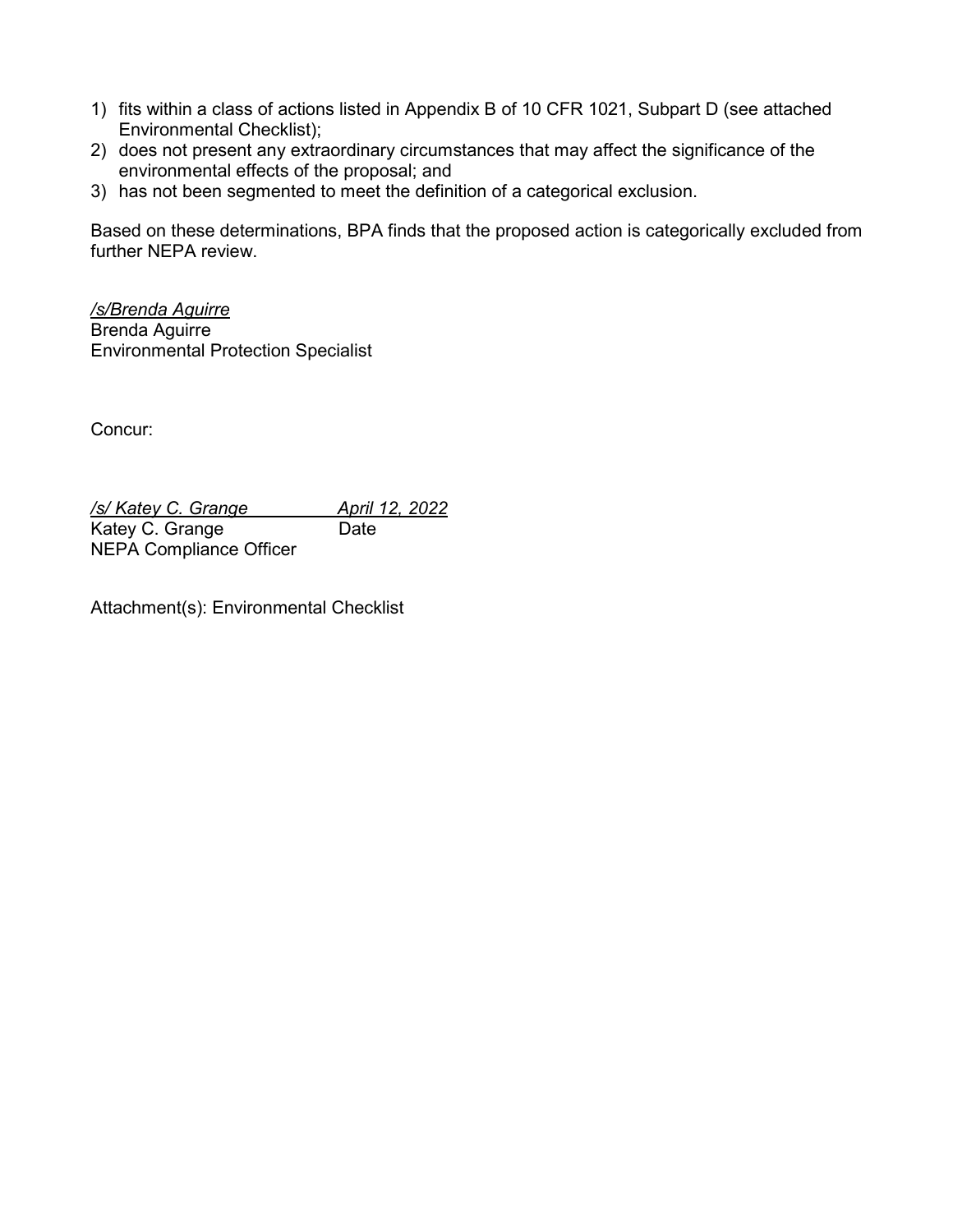# **Categorical Exclusion Environmental Checklist**

This checklist documents environmental considerations for the proposed project and explains why the project would not have the potential to cause significant impacts on environmentally sensitive resources and would meet other integral elements of the applied categorical exclusion.

# **Proposed Action:** Methow River Suspension Reach Fish Habitat Enhancement Project

# **Project Site Description**

The project area is located in a rural area along the Methow River (River Mile 63), approximately 2.0 miles southeast of Mazama, Washington. The project would occur on state-owned aquatic lands and private property. The project area encompasses 0.6 miles of the river and up to 600 feet of riparian area on both sides of the river, and includes a helicopter and materials staging area and heavy equipment and vehicle access routes. Vegetation types and land use in the project area consist of riparian forest stands interspersed with areas of scrub/shrub and pastureland. Adjacent properties are rural residential and agricultural pasturelands. There is a residence, several access roads, a levee and community recreational trail system on the south side of the river, and access roads and a continuation of the recreational trail system on the north side of the river. A suspension foot bridge, for the recreational trail, crosses the river within the middle of the project area. A small portion of an access route lies within the Okanogan-Wenatchee National Forest on the north side of the river. Recreation within the Methow River in this location is classified as low with occasional fishing. The project area has been heavily manipulated by historic residential and agricultural use, which has depleted the riparian area and river of large wood.

# **1. Historic and Cultural Resources**

Potential for Significance: No with Conditions

Explanation: WA SHPO concurrence on BPA's determination of no historic properties affected was received on March 7, 2022. Confederated Tribes of the Colville Reservation, Confederated Tribes and Bands of the Yakama Nation, Okanogan County, WDNR, WDFW, and Okanogan National Forest were consulted. BPA received a non-Section 106 related reponse from Okanagan County on March 11, 2022. No other responses were received.

Notes:

• A cultural resources monitor would be present during ground-disturbing activities.

# **2. Geology and Soils**

Potential for Significance: No

Explanation: Construction of temporary access routes, installation of cofferdams, and excavation of bank materials to implement project elements would disturb soils. Erosion control BMPs would be installed prior to project implementation to minimize potential for in-stream turbidity or excessive runoff during construction. All excavated soils would remain onsite and be used as fill material within the large wood structures. Post construction site restoration measures would further minimize erosion potential, and provide long-term stability to soils.

# **3. Plants (including Federal/state special-status species and habitats)**

Potential for Significance: No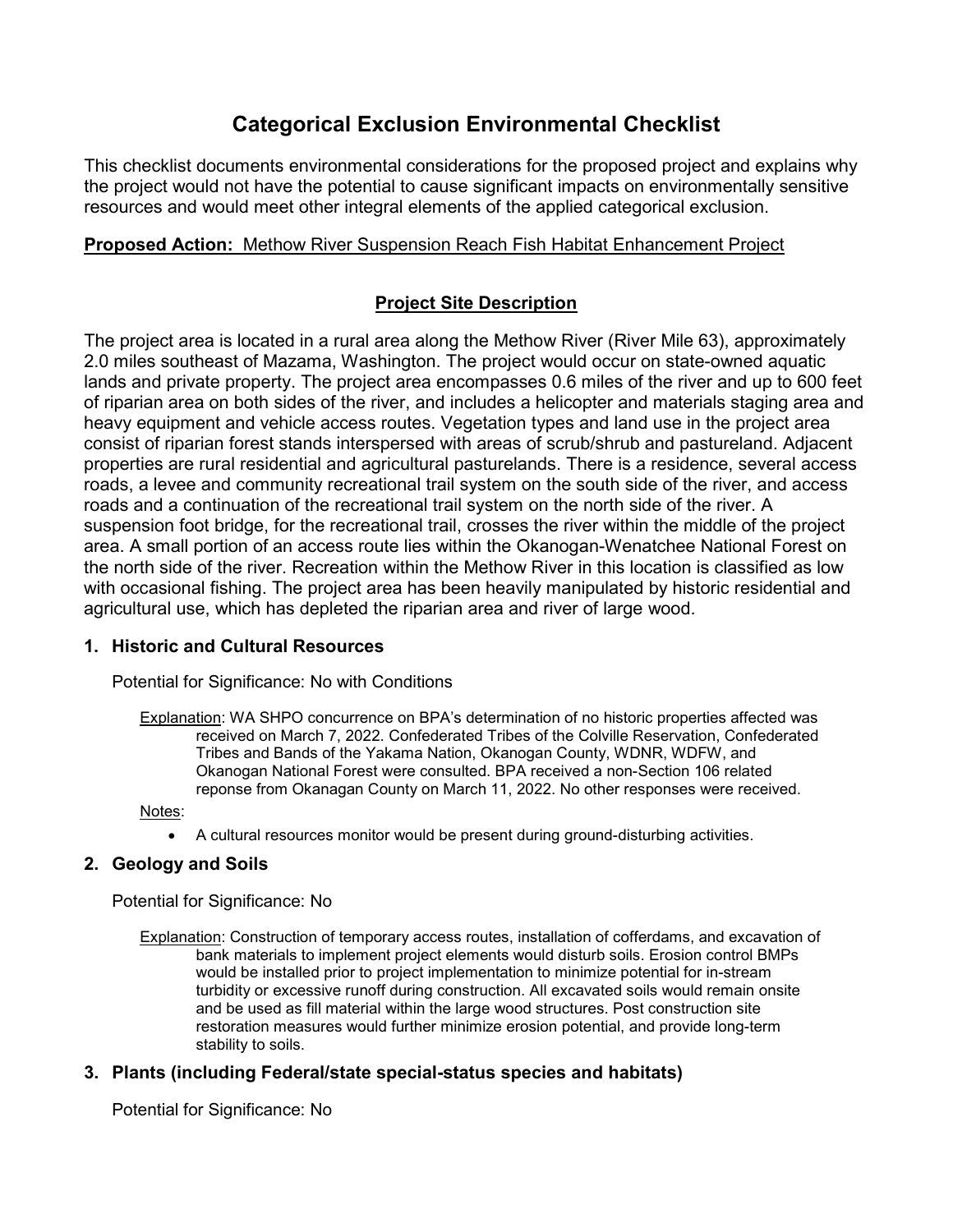Explanation: No special-status plant species or habitats are present in the project area. The project is designed to minimize impacts to vegetation by use of a helicopter to fly wood to each site. Existing vegetation would be selectively removed during construction, and areas disturbed as a result of construction of temporary access and excavation of banks for placement of large wood structures would be planted with native vegetation suitable for the project area, resulting in long term benefit to the riparian vegetation.

### **4. Wildlife (including Federal/state special-status species and habitats)**

Potential for Significance: No

Explanation: No special-status species wildlife have been documented in, or adjacent to, the project area; and no designated habitat is present. Wildlife may be temporarily disturbed by construction noise and increased traffic during locally approved daylight hours.

### **5. Water Bodies, Floodplains, and Fish (including Federal/state special-status species, ESUs, and habitats)**

Potential for Significance: No with Concerns

Explanation: Project construction would create temporary disturbance to the Methow River. Disturbance would be concentrated in the immediate vicinity of the active worksites. Fish would be subject to temporary noise and elevated turbidity associated with installation of structures instream and along the banks. The proposed project would be done in accordance with BPA's HIP biological opinion for effects to federally-listed UCR spring Chinook salmon and steelhead, and Columbia River bull trout. A HIP Project Notification Form was submitted to the Services on February 9, 2022 to address conservation measures for these species. State special-status fish species in the project area include Pacific lamprey, coho salmon, West slope cutthroat trout, rainbow and inland redband trout. HIP conservation measures implemented to minimize impacts to federally-listed species, would also minimize impacts to the state special-status species.

#### Notes:

• YNF would obtain a Clean Water Act Section 404 permit and Section 401 water quality cerficiation prior to implementation of in-water work.

#### **6. Wetlands**

Potential for Significance: No

Explanation: No wetlands would be disturbed. The project has been designed to avoid adverse impacts to wetlands. Installation of large wood structures is expected to result in expansion of existing wetlands.

#### **7. Groundwater and Aquifers**

Potential for Significance: No

Explanation: No new wells or use of groundwater is proposed; depth of disturbance is not anticipated to draw down groundwater levels; spill prevention measures would be present on site to reduce the risk of groundwater contamination.

#### **8. Land Use and Specially-Designated Areas**

Potential for Significance: No

Explanation: Temporary impact to recreation users due to a two-day access closure during construction in the immediate project area. No long-term change to existing land use would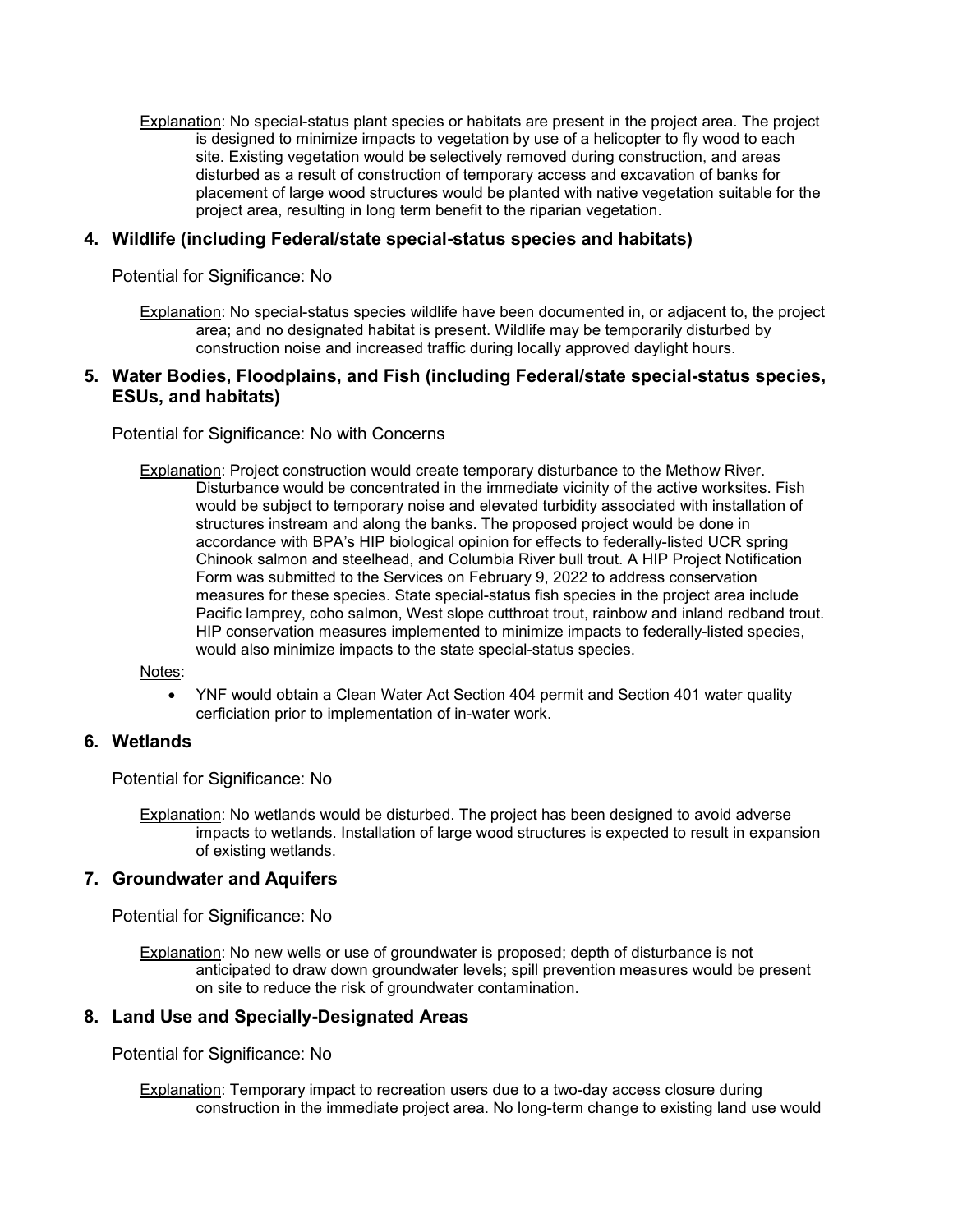occur. The project is on privately-owned and Washington Department of Natural Resources lands.

### **9. Visual Quality**

Potential for Significance: No

Explanation: The newly-installed large wood structures would be visually consistent with adjacent vegetation and the topography of the surrounding area, and would not be located in a visually sensitive area. Any change to the visual quality due to the helicopter and construction vehicles or equipment would be short term and temporary.

### **10. Air Quality**

Potential for Significance: No

Explanation: A temporary increase in emissions and dust from the helicopter and construction vehicles accessing the project site would be short term during construction and would resume to normal conditions immediately once the project is completed.

### **11. Noise**

Potential for Significance: No

Explanation: The proposed work would result in a temporary increase in ambient noise. Any noise emitted from the helicopter and construction equipment would be short term and temporary during daylight hours and would cease following project completion.

### **12. Human Health and Safety**

Potential for Significance: No

Explanation: The proposed work would result in up to two days of closure of the trails to nonessential traffic while helicopter operations are being conducted. Construction warning signs and road guards would be utilized during project activities to provide for public and worker safety within the active construction site. All personnel would follow approved safety standards for working near or with a helicopter and project construction equipment.

# **Evaluation of Other Integral Elements**

The proposed project would also meet conditions that are integral elements of the categorical exclusion. The project would not:

**Threaten a violation of applicable statutory, regulatory, or permit requirements for environment, safety, and health, or similar requirements of DOE or Executive Orders.**

Explanation: N/A

**Require siting and construction or major expansion of waste storage, disposal, recovery, or treatment facilities (including incinerators) that are not otherwise categorically excluded.**

Explanation: N/A